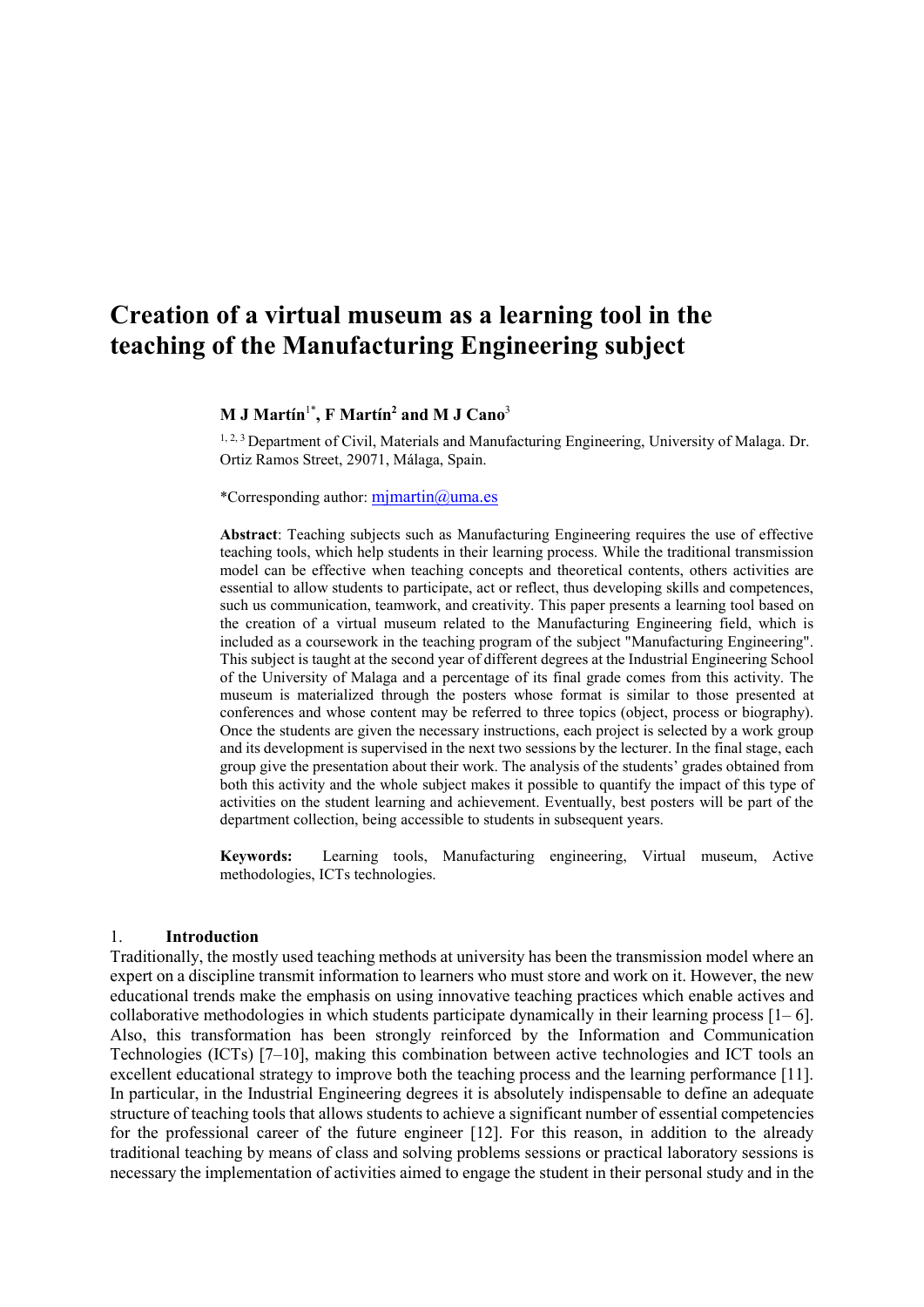collaborative working [13]. Consequently, it is crucial that the integration of the different activities enables it to accomplish the complete learning process, not only in terms of knowledge but also with regards to the skills development [12]. In this context, the generation of a virtual museum related to the manufacturing field is part of the set of activities that constitutes the teaching structure of this subject at the Industrial Engineering School of Malaga University. This activity is intended to be done by groups and is supposed to promote the collaborative work among students [14]. Each project is materialized by a poster, following a format similar to that required for a contribution to Conferences. The versatility and visual impact of a poster make it a useful medium of communication identifying easily the focus of interest. Doing this coursework, students can also develop their skill to synthesize and organize information in a small space and to show the information in a visually appealing to the reader. In the end, working on different types of documentary sources, organizing the information, developing the documents and presenting them will increase their learning performance.

# 2. **Methodology**

The didactic resource presented has focused on the development of a virtual museum in the field of Manufacturing Engineering. This coursework is materialized as a poster to facilitate quick visual comprehension. It was developed through the academic years 2017/2018 and 2018/2019 and took part 1037 students from the Manufacturing Engineering subject that is taught in the second year of 5 degrees at the Industrial Engineering School of the Malaga University.

The information to be considered in the posters is classified by three categories:

- Manufacturing processes included in the teaching program of the subject
- Everyday objects manufacturing processes
- Biography of relevant scientists and engineers (especially female contributions)

The project has been carried out in three stages:

# *2.1. Stage 1.- Activity design*

Lecturers involved in the experience discussed and decided about the configuration of this teaching resource, analyzing the study groups, the ICT tools, and the different options to be proposed (manufacturing process, object, and biography). Formats, tasks and schedule as well as the evaluation items will be defined. Eventually, is established that carrying out this activity is voluntary for the students and it is worth 10 percent of the total grade (maximum 1 point out of 10 points).

# *2.2. Stage 2.- Experience development*

The activity is carried out along the first semester when the number of student involved in this subject is the greater. Five sessions are planned (1.5 hours per session): one at the beginning of the activity, two intermediate sessions during its development and two final sessions where the students present their poster (figure 1).



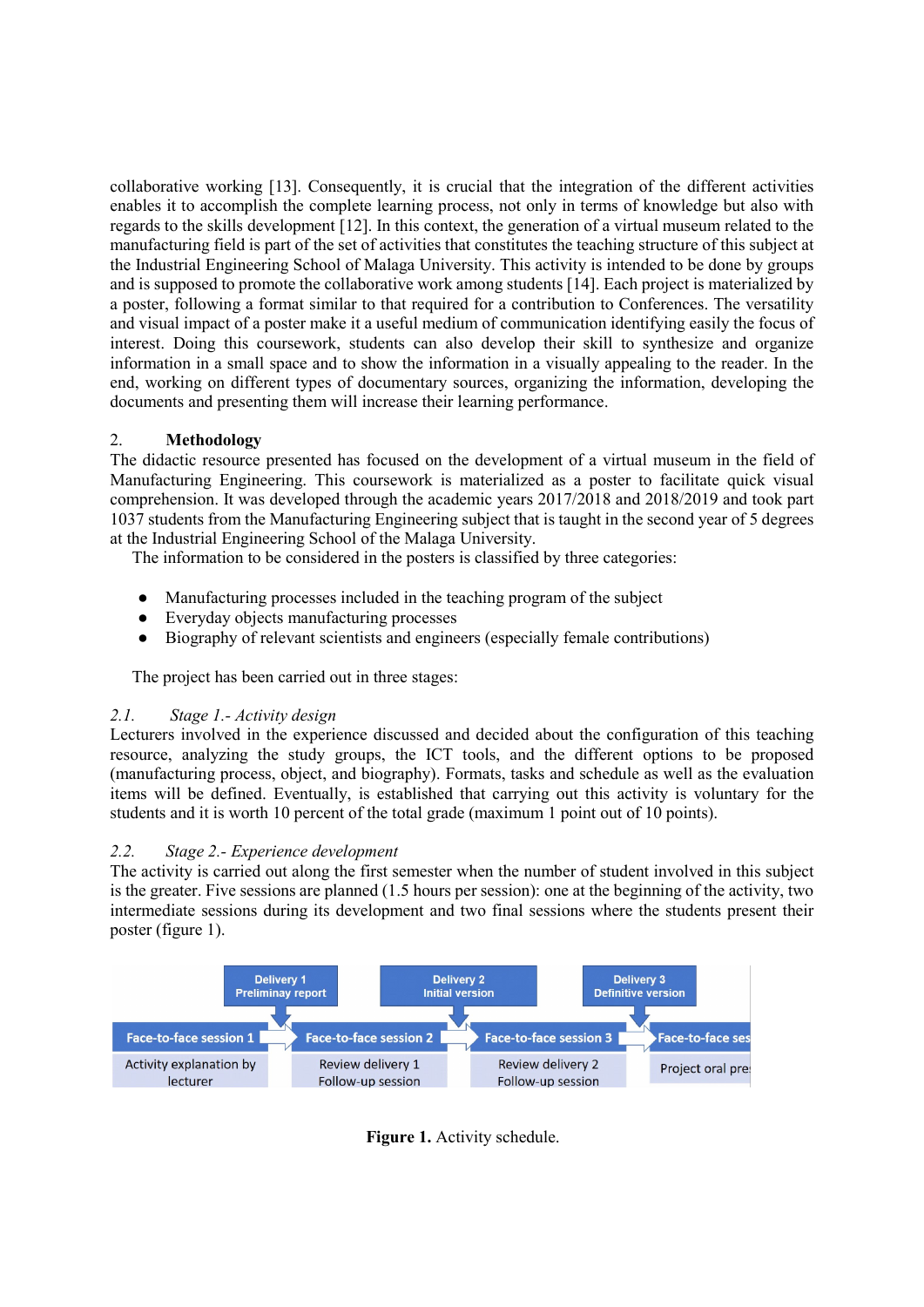In session 1, teachers clearly express the expectations of the assignment and explaining what students have to do, how they have to do it and how they have to make the poster presentation. Special attention is paid to describe the structure of the posters, including the compulsory sections to complete (figure 2):

- Design, materials, manufacturing processes and quality control
- Manufacturing process stages, graphic diagram, materials and alternative processes
- Biographic data from the scientist selected, contributions and descriptive images

Instructions are uploaded onto the virtual campus platform (VC) so that they can refer to them as they work. Afterwards, students form the working group (4 students per group) and choose their project from the list proposed. Before session 2, each group have to submit to VC a preliminary summary with the main lines of their work as well as the documentary resource selected.

In session 2, tutors review the preliminary summary with student clarifying any confusing points and providing students with feedback that can help them comprehend and complete the task. In this point each group hand in an initial version of the poster for revision.



**Figure 2.** Posters typology: **(a)** Product. **(b)** Process. **(c)** Biography.

Session 3 centers on finishing off the project, which will be submitted to VC, meeting the deadline. In the last two sessions each group present their project (a maximum of 15 minutes), describing the most important contents from the poster. The tutor and classmates can make questions and discuss about aspect that need to be clarified. One of the most important objectives of this part is evaluate the capacity of the working group to define, structure and present the results of their project. Also, the rest of student receive additional information related to the subject topics being able to do their own assessment and, therefore, increasing their learning performance.

## *2.3. Stage 3..- Experience assessment*

Once finished and presented the assignment each working group is evaluated by the responsible tutor and providing a strong and detailed evaluating rubric can make the teacher's job clearer, easier and more solid. The rubric is specifically customized for this project and includes three assessment levels with different sections which address the criteria of the outcomes to be measured. Also, it is necessary to ensure that the rubric is applied consistently by the different users which depends on how well the criteria and the scale points are defined. For this reason, responsible lecturers work in a session sharing and adjusting the criteria, scales and descriptors. Each tutor completed a rubric per project, assigning the same score to the whole group. The three level of evaluation are:

Classroom participation: attendance at face-to-face classes, delivery before the due date and attendance performance.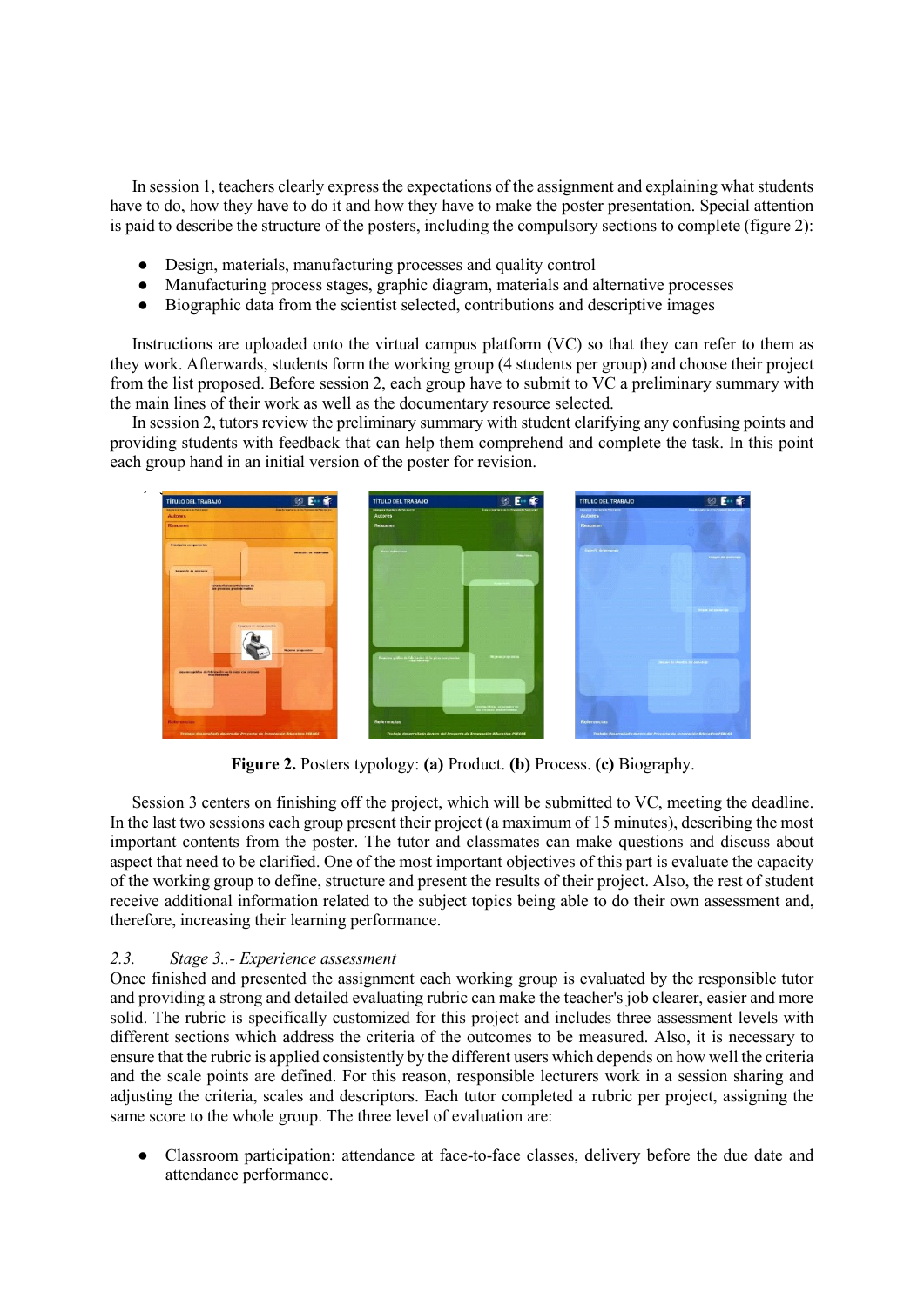- Poster quality: difficulty level, preliminary report quality, structure, bibliographic information resources, illustrations (within the general aspects considered). Also, specific information related to the category selected is evaluated.
- Quality of the class presentation: comprehensibility and coherence of the content, design of the slides, clarity of voice projection, ability to communicate clearly, presentation within the allotted time frame, accuracy of the answers to questions formulated after presentation.

In addition, once the evaluation process is concluded, students had the opportunity to express their satisfaction level with the activity performed through completing an online survey. Obviously, this is an optional and anonymous activity. The questionnaire includes 10 questions and answers are configured on a scale from 1 to 10 (1 minimum score, 10 maximum score):

- 1. This kind of activity is innovative
- 2. The terms proposed are interesting
- 3. The members of the workgroup has been involved proportionally
- 4. The lecturers have adequately explained the objectives of the work proposed
- 5. The follow-up sessions have been enough to achieve the objectives
- 6. The lecturers have resolved satisfactorily the doubts during the development of the coursework
- 7. There has been enough time to finish this activity adequately
- 8. The grade assigned this work regarding to the global grade of the subject (10%) is reasonable
- 9. Carrying out the work has made me easier learn the subject
- 10. General opinion about this activity

#### 3. **Results**

Results from this work are analysed under a double point of view. On the one hand, the influence of the activity on the final grade of the student in the subject evaluated; on the other hand, the suitability of this activity as a teaching and learning resource in the development of the subject, obtained from the answers of the students' surveys.

The first phase, considering a period of two years, the participation level of the students in the experience has been evaluated. As shown figure 3 (a) and 3 b), the participation of students as a whole, by degrees, reflects an increase in all of them between the two years studied, ranging the incremental variation between the 1.65% in the GIEI degree and the 22.63% in the GIE degree. The incremental average is higher than 11.64%, increasing from a mean participation of 69.18% in the 2017-2018 academic year to 80.83% in 2018-2019 (table 1).



**Figure 3.** Participation percentage by degree and academic year: **(a)** 2017-2018 **(b)** 2018-2019.

#### **Table 1.** Participation percentages.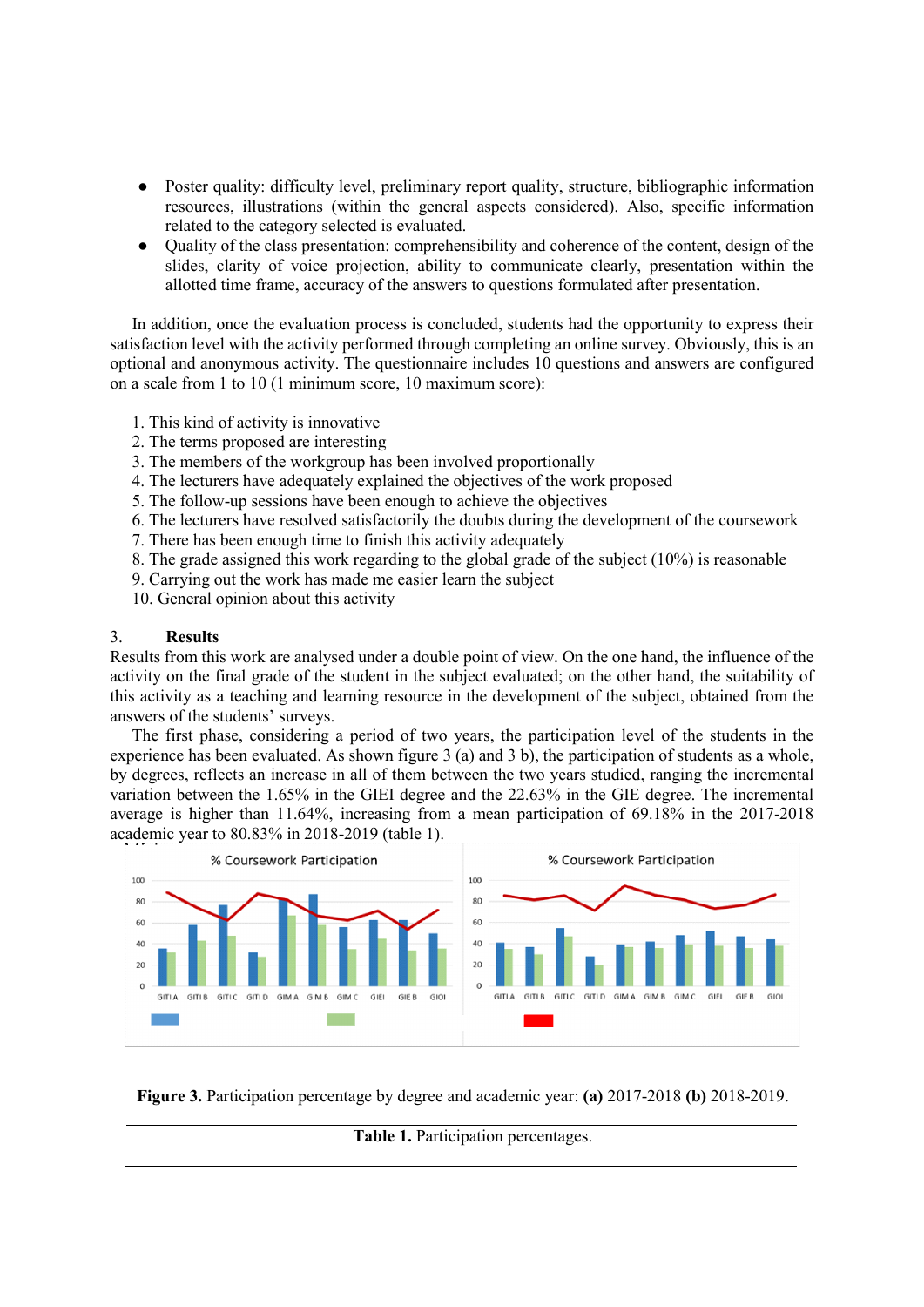| Degree                         | Participation<br>$17/18$ (%) | Participation<br>18/19(%) | Variation of participation<br>$\frac{1}{2}$ |
|--------------------------------|------------------------------|---------------------------|---------------------------------------------|
| Industrial Technologies (GITI) | 78.22                        | 80.83                     | 2.61                                        |
| Industrial Mechanic (GIM)      | 70.29                        | 87.27                     | 16.98                                       |
| Industrial Electronic (GIEI)   | 71.43                        | 73.08                     | 1.65                                        |
| Industrial Electric (GIE)      | 53.97                        | 76.60                     | 22.63                                       |
| Industrial Organization (GIOI) | 72.00                        | 86.36                     | 14.36                                       |
|                                |                              |                           |                                             |

The influence of carrying out this activity is reflected in table 2 and figure 4. Table 2 shows the mean grades of the subject and the coursework mean grades per degree and group in 2018-19.

(academic year 2018/2019). Degree and Group Subject mean grades Work mean ork ineall Variation (%)<br>grades GITI A 6.53 8.81 34.92 GITI B 5.84 7.84 34.24 GITI C 6.29 7.56 20.19 GITI D 7.11 8.64 21.52 GIM A 6.62 8.13 22.81 GIM B 6.20 8.11 30.81 GIM C 6.10 8.83 44.75 GIEI 5.70 7.92 38.95 GIE B 4.82 7.61 57.88 GIOI 5.38 8.68 61.34 **Mean 6.06 8.21 35.48**

**Table 2.** Average grades of degree and coursework. Variation percentage

Figure 4 shows the positive results of the coursework. The graph on the right increases the sensitivity, showing the grades range from 7 to 9.



**Figure 4.** Coursework grades (academic year 2018/2019).

The overall grade of the coursework is significantly higher than the final grade of the subject, being of up to 61.34% the increase in the GIOI degree compared to the 27.72% of the GITI degree, considering that both cases present a significant increase. As an example, figure 5 presents results from the GITI degree; group C; 2017-2018. It is seen as the students who did not do the activity (non-compulsory) obtained grades in a significantly lower range (yellow) than the students carrying out the project (grey). In addition, the overall grade of the subject (orange) is significantly improved because of the positive outcome of the activity.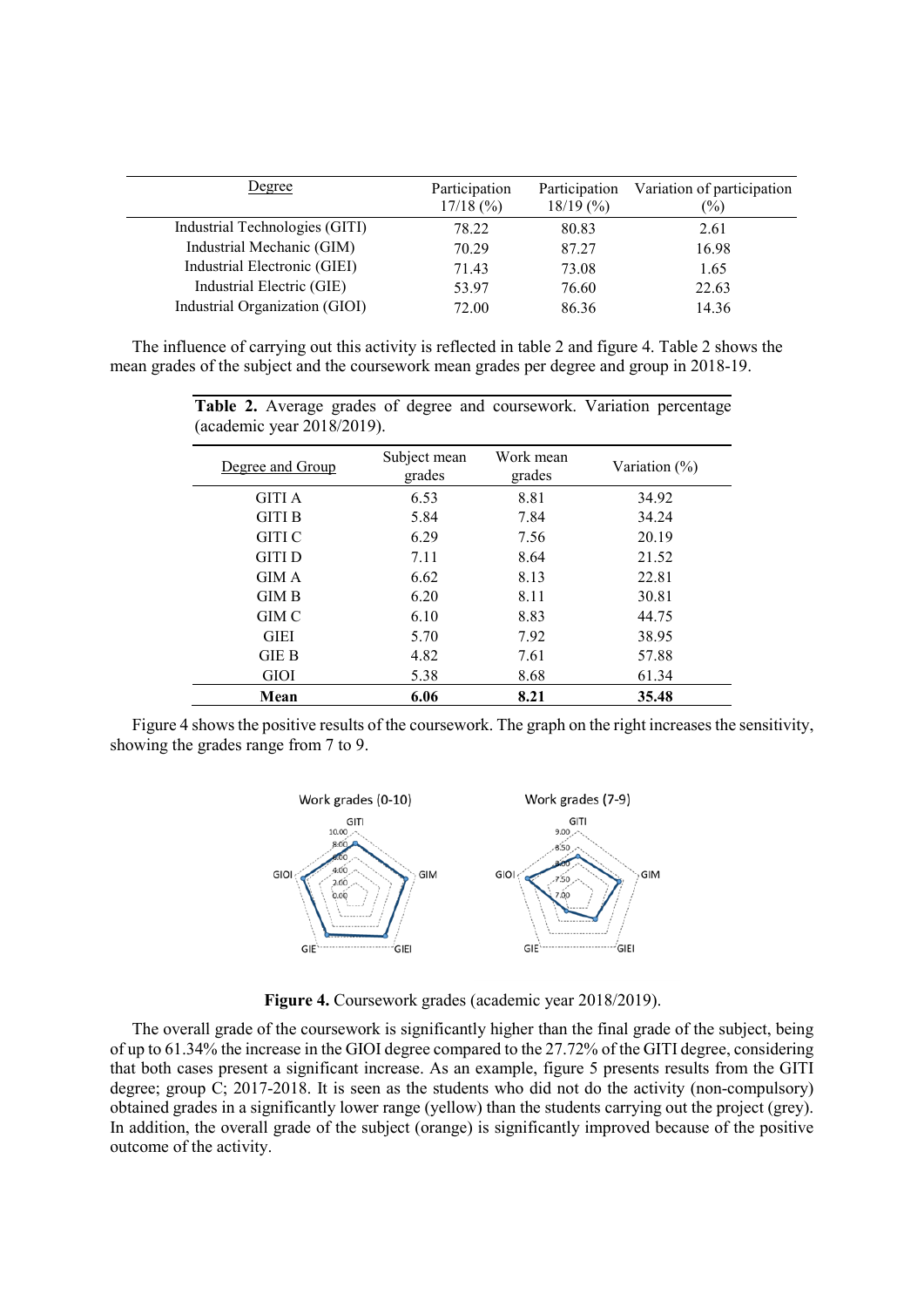

**Figure 5.** Grades range in GITI degree, group C (academic year 2017/2018).

Once analysed the grades from the coursework and the overall grades of the different degrees, groups and academic years, table 3 and figure 6 identify the results from the surveys completed by students from the GITI B, GIEI, GIE B and GIM A, including the mean value.

| Ouestion<br>number | Ouestion                            | GITI B | <b>GIEI</b> | <b>GIE B</b> | GIM A | Mean |
|--------------------|-------------------------------------|--------|-------------|--------------|-------|------|
|                    | This kind of activity is innovative | 7.47   | 7.68        | 6.80         | 7.52  | 7.37 |
| $\overline{2}$     | The terms proposed are interesting  | 8.53   | 7.95        | 7.60         | 8.00  | 8.02 |
| 3                  | The members of the workgroup        | 8.68   | 8.42        | 7.2          | 8.91  | 8.30 |
| $\overline{4}$     | The lecturers have adequately       | 8.95   | 8.79        | 8.8          | 8.43  | 8.74 |
| 5                  | The follow-up sessions              | 8.95   | 8.58        | 9            | 8.13  | 8.67 |
| 6                  | The lecturers have resolved         | 9.26   | 8.84        | 9.4          | 8.70  | 9.05 |
| 7                  | There has been enough time          | 9.21   | 8.68        | 9.2          | 9.13  | 9.05 |
| 8                  | The grade assigned                  | 7.89   | 7.53        | 7.8          | 7.91  | 7.78 |
| 9                  | Carrying out the work               | 7.42   | 7.16        | 6.6          | 6.91  | 7.02 |
| 10                 | General opinion                     | 8.47   | 8.32        | 8.2          | 7.91  | 8.22 |
|                    | Mean                                | 8.48   | 8.2         | 8.06         | 8.16  | 8.22 |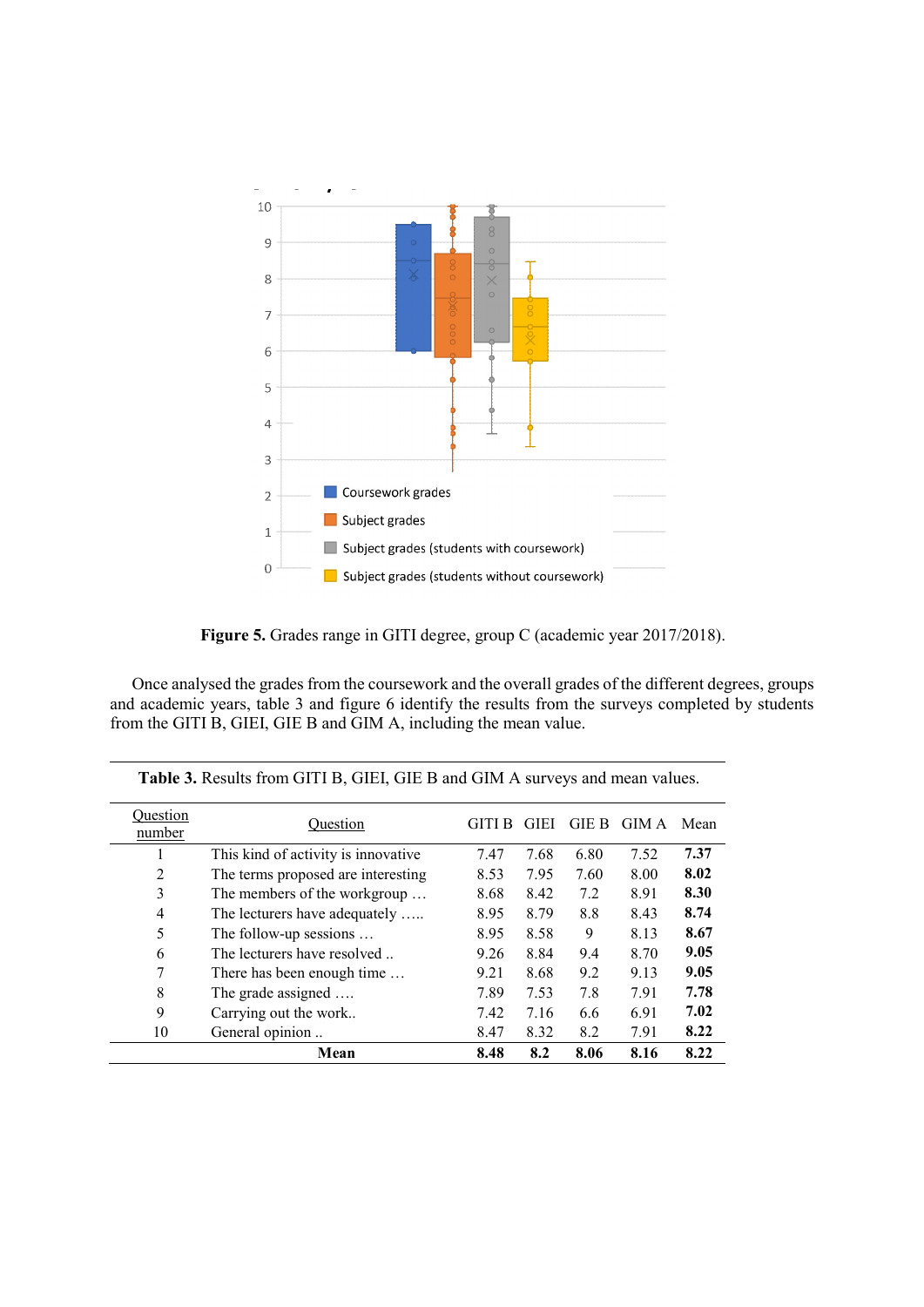

**Figure 6.** Surveys results (by degree groups).

#### 4. **Conclusions**

Data exposed in the previous section allow us to evaluate this experience under quantitative and qualitative approaches. From an objective point of view, results from the participation level and grades of the students show that being already very significant the initial interest of student in doing this activity (70.53% student in 2017/2018), the participation rate rose up to 82.22% in 2018/2019. This increase is not only presented in the joint analysis but in each and every one degrees and groups studied. Consequently, it is confirmed that doing the coursework received an excellent approval from the student.

Another key conclusion is established based on the highly satisfactory influence that the coursework grade had had on the overall subject grade. In the 2018/2019 academic year, the grades range was from 7.56 to 8.83, depending on the group and degree. The higher score of this activity regarding to the rest of activities developed in the subject (27.48 % al 61.34 % depending on group) show the interest and engagement of the students in developing this coursework.

From a subjective point of view, taking into account the anonymous surveys where students indicated their level of satisfaction with the activity developed, results provide an undeniable evidence that the students who decided to do this activity resulted extremely satisfied with it, assigning a global score of 8.22 out of 10 in their evaluation.

Eventually, analysing elaborately the feedback received from student surveys, questions responses present values in decreasing order and grouped according to affinity of concepts, as listed below: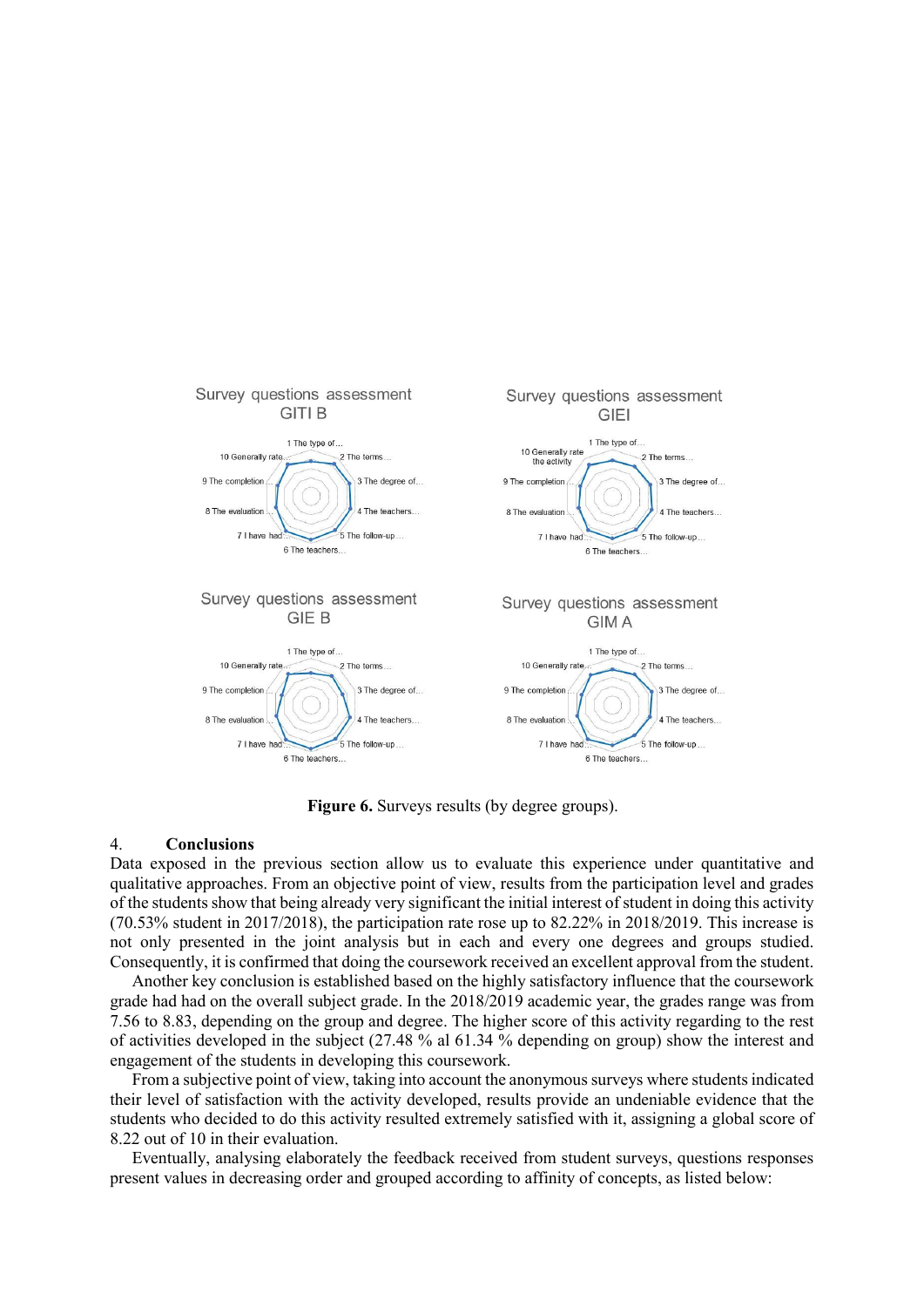Explanation, following-up and clarification of doubts by the tutor responsible of the activity (questions 4 and 6 with 8.74 and 9.05 grades respectively); procedural items such as submissions deadline, followup sessions and so on (questions 5 and 7 scored 8.67 and 9.05 respectively); transversal competencies in collaborative work (question 3, scored 8.3); general opinion about the activity (question 10, with score 8.22). This last one is identical to those mean value obtained from the whole set of questions include in the questionnaire, which is a clear example of the rigor in which the questions are answered; questions related to the weight of the assignment out of the final subject grade (questions 2 and 8, scored 8.02 and 7.78 respectively); innovative characteristic of the activity (question 1, scored 7.37); tenth question regarding the learning process of the subject (question 9, score of 7.02).

In conclusion, the fact that every score is above 70% demonstrates the positive consequence of using this type of activity in the teaching plan of the subject, reaching essential objectives such as: researching initiation, transversal competencies, collaborative work, project design or managing of a second languages.

#### **Acknowledgements**

The authors want to thank the Vice-chancellor's office of the University of Malaga for its financial support in the Educational Innovation Project PIE 17-165 and the University of Malaga-Andalucía Tech, International Campus of Excellence, for its financial support of this paper.

## **References**

[1] Biggs J 1999 What the student does: Teaching for enhanced learning *International Journal of Phytoremediation* **21** (1) pp 57–75

[2] Montero M, Gewerc A, and Agra M 2003 El portafolios como herramienta de análisis en experiencias de formación on-line y presenciales *Enseñanza & Teaching: Revista interuniversitaria de didáctica* **21** pp 101-114

[3] Oliva H A 2017 La gamificación como estrategia metodológica en el contexto educativo universitario *Realidad y Reflexión* **44** pp 29-47

[4] Corchuelo C A 2018 Gamificación en educación superior: experiencia innovadora para motivar estudiantes y dinamizar contenidos en el aula *Edutec. Revista Electrónica de Tecnología Educativa* **63** pp 29-41

[5] Poy-Castro R , Mendaña-Cuervo C, and González B 2015 Diseño y evaluación de un juego serio para la formación de estudiantes universitarios en habilidades de trabajo en equipo *RISTI - Revista Iberica de Sistemas e Tecnologias de Informacao* **E3** pp 71–83

[6] Savage R N, Chen K C, and Vanasupa L 2007 Integrating Project-based Learning throughout the Undergraduate Engineering Curriculum *Journal of STEM Education* **8** (3-4) pp 15-27

[7] Hernandez-de-Menendez M and Morales-Menendez R 2019 Technological innovations and practices in engineering education: a review *International Journal on Interactive Design and Manufacturing* **13** (2) pp 713-728

[8] Ferrero-de-Lucas E, Cantón-Mayo I, Menéndez-Fernández M, Escapa-González A, and Bernardo-Sánchez A 2021 ICT and knowledge management in Teaching and Engineering Students *Comunicar* **29** (66) pp 57-67

[9] Diwakar S 2016 Complementing education via virtual labs: Implementation and deployment of remote laboratories and usage analysis in south indian villages *International Journal of Online Engineering* **12** (3) pp 8-15

[10] Alcibar M F, Monroy A, and Jiménez M 2018 Impacto y Aprovechamiento de las Tecnologías de la Información y las Comunicaciones en la Educación Superior *Información tecnológica* **29** (5) pp 101-110

[11] Aqqal A, Elhannani A, Haidine A, and Dahbi A 2017 Improving the teaching of ICT engineering using flipped learning: A personalized model and a case study *Production* **27** (Special Issue) pp 1-16

[12] Hassan O A B 2011 Learning theories and assessment methodologies- an engineering educational perspective *European Journal of Engineering Education* 36 (4) pp. 327–339